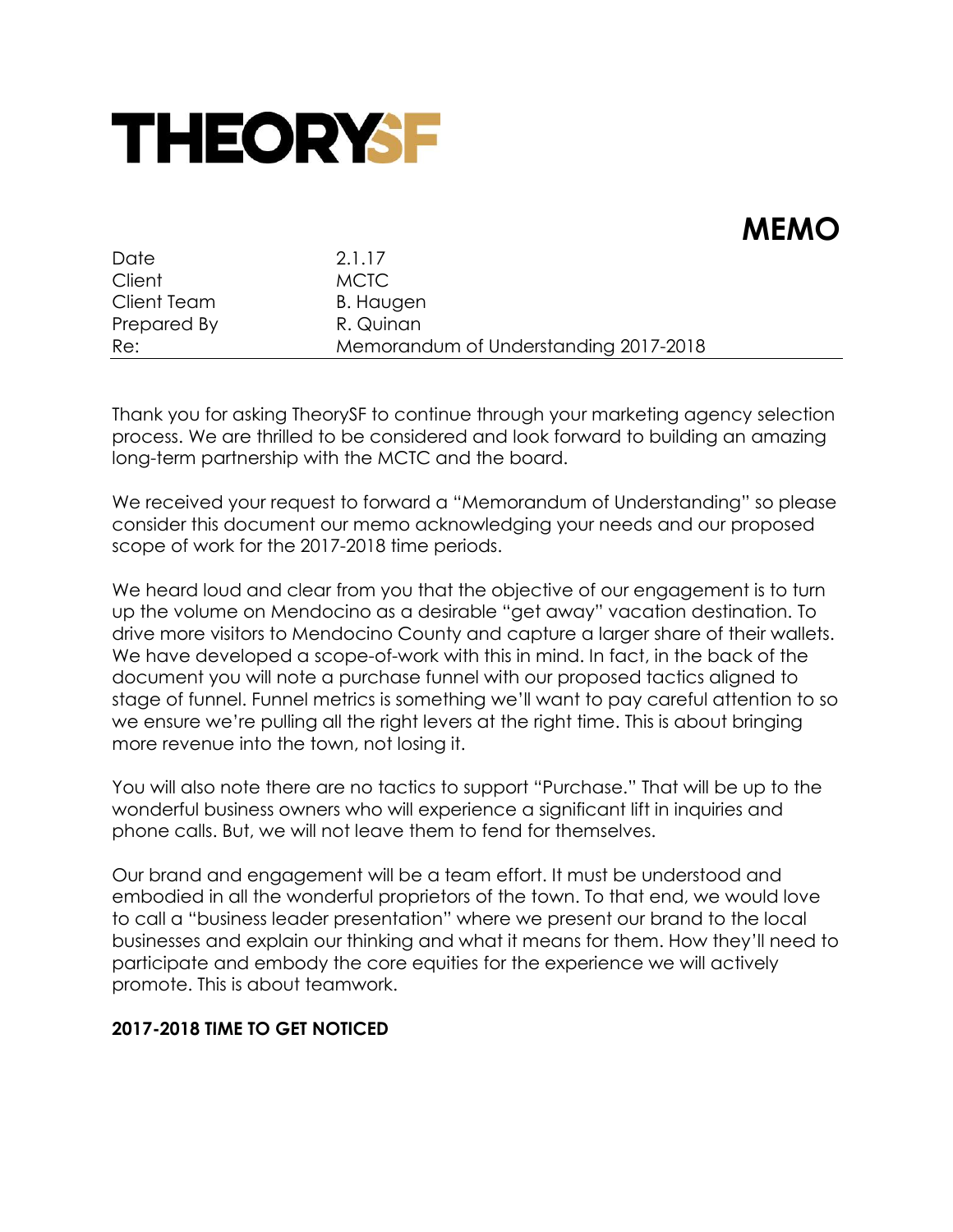During the previous 2016-2017 time period, we will have performed all of our due diligence and creative development and come to agreement with you on the Mendocino County brand, brand positioning and creative approach.

The 2017-2018 time period will focus on putting it into action so that it can start to impact and benefit the Mendocino County community.

This time period will focus on applying our brand and strategy to all of our external communications tactics or "prospect touch points" that drive our targeted audience segments to learn more about us. Additionally, TheorySF will continue to guide MCTC throughout the year with respect to oversight of all programs, including social media, developing all creative tactics in the approved plan as well as supervising the MCTC staff on implementation of brand guidelines, creative oversight, meeting support and reporting. We would like our fingerprints on absolutely everything and we have no problem hoping in a car and meeting with you as often as necessary. We believe in building relationships and not just "phoning it in."

## 2017-2018 TACTICS

- 1. Website
	- a. Learning about Mendocino County is the second critical stage of your sales funnel. It will require an engaging/creative web presence that "speaks" to our audiences in their language and in a visual and content style they will appreciate. We happen to know this Bay Area audience very well and will excel at attracting them.
	- b. Our first goal will be to get The VMC website in order and have it accurately represent our new brand positioning, brand look and feel and acquisition messaging. Since the site currently receives good organic traffic from a number of sources, we'll want to ensure that it is a well-oiled referring engine, able to sell and refer effortlessly.

As we shared in our presentation, we do not believe you need to rip and replace, as you already have a good solid foundation, we simply will want to update the graphics and messaging and make some technical tweaks to ensure optimal performance. Once our "catcher's mitt" is ready, we'll turn our attention to outreach and tactics that will inspire our audiences to explore and choose Mendocino County for their getaway needs.

- c. Budget to reskin the current website: \$50k (Estimate)
- 2. Shareable Virtual Reality Experience.
	- a. Let's get some press attention for being ahead of the curve! Depending on the outcome of our focus groups and target intercept research, we'll explore the feasibility of producing our own VR content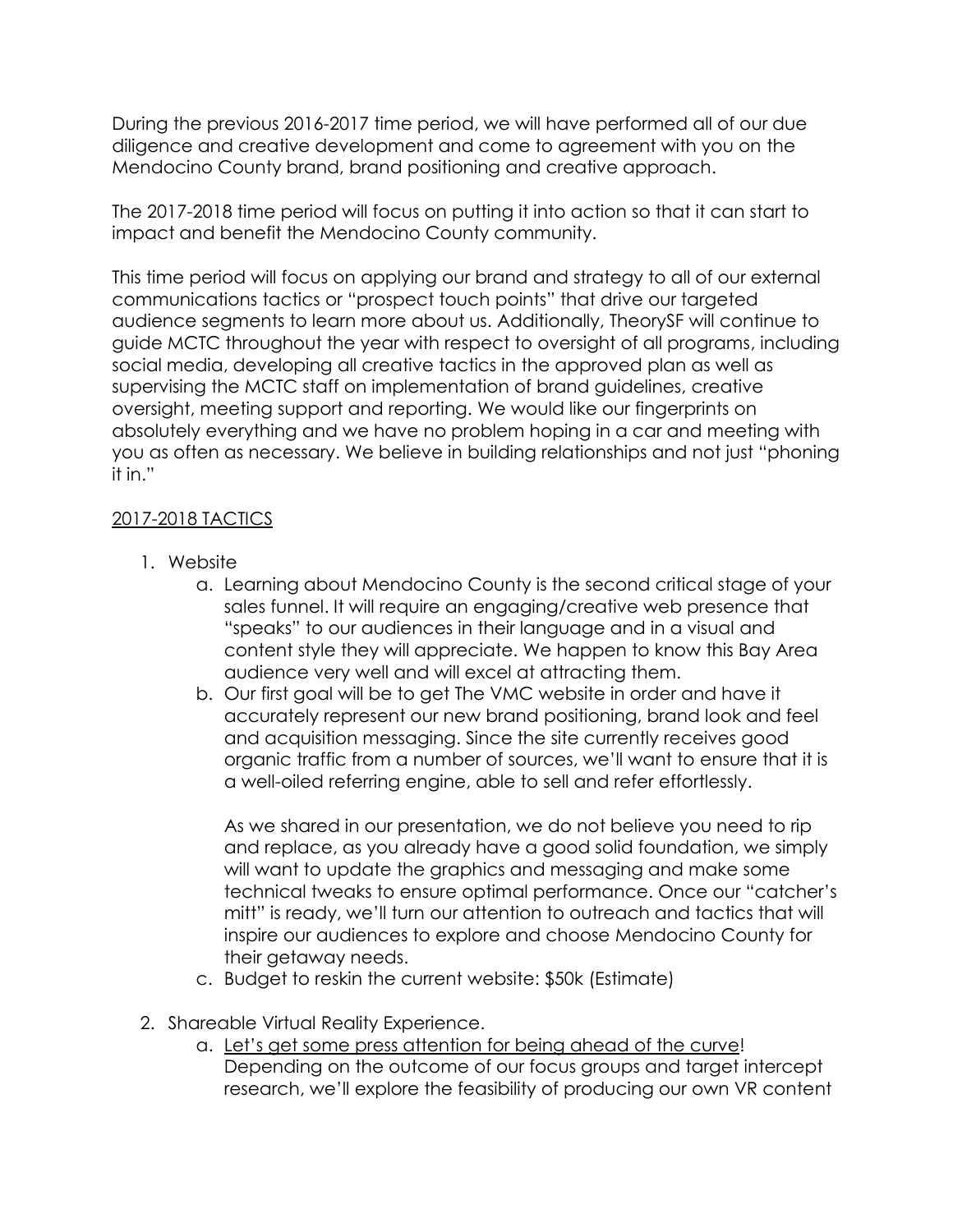that would be shared among the millions of Bay Area audiences and then worldwide. This experience could be the first opportunity to influence Bay Area visitors and help drive search volume. Imagine, showcasing the peaceful beauty of our gorgeous forests, the spectacular coastline water views as well as standing in a tidal pool, or standing in the middle of a row of grape vines, or hanging out in a couple of our favorite downtown restaurants or taverns. This experience is truly the future of travel and would receive much industry attention.

- i. Costs; Unknown until we spec out an exact experience. Possible partnership with Virtual Reality Assoc. to mitigate costs. Placeholder budget \$40,000.
- 3. Online Advertising -- Programmatic Media Buying for high ROI
	- a. Programmatic media buying, marketing and advertising is the algorithmic purchase and sale of advertising space in real time. During this process, software is used to automate the buying, placement, and optimization of media inventory via a bidding system.
	- b. Essentially, we're going to use the latest tactics in media targeting and buying to cost effectively deliver our online communications in real time to those that meet our demographic and psychographic profiles and are currently looking for getaway locations. Our marketing will have no waste.
	- c. Costs: We would like to apply at least \$80,000 to online media buying. This amount would generate anywhere from 8 million impressions to 16 million impressions depending on level of premium space purchased. Cheap, remnant media inventory would not be considered as you may as well burn your budget to get a better outcome.
- 4. Online Partnerships
	- i. We believe that some of your online partnerships are working and some are not. To that end, we would like to review all paid partnerships to see if they can hit the bar we will set to stay a partner. As a result, we expect to save some money on current non performing partners while doubling down on others that drive real business for Mendocino County.
	- ii. Budget: \$30,000
	- b. Shareable Online Videos
		- i. The hottest thing on the internet right now to support the purchase funnel is shareable videos. We would like to professionally produce perhaps 6-8 videos that each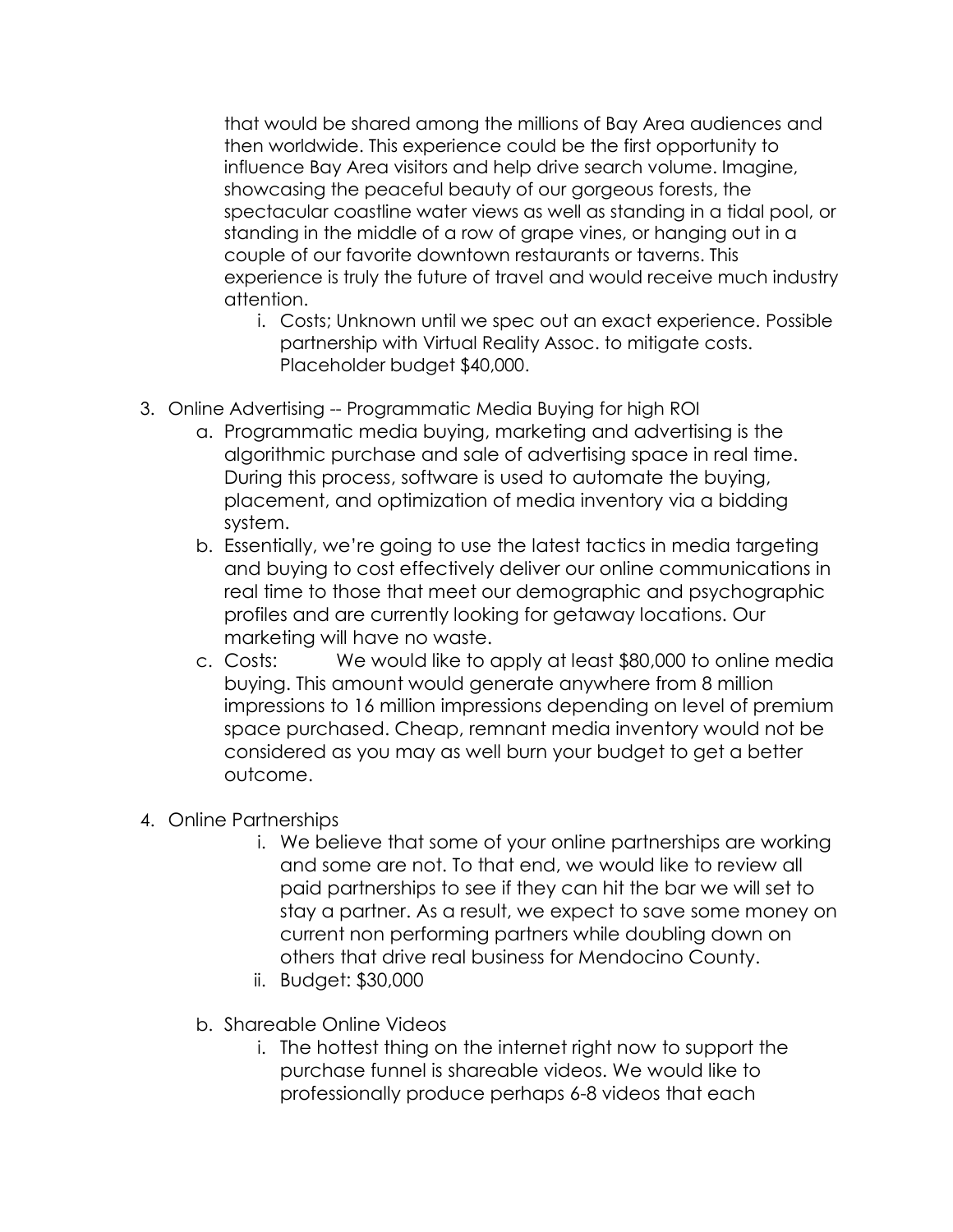showcase a different side of Mendocino County. These would help inspire viewers to check us out and share with friends. Also, great to promote on our own social media pages.

- ii. Budget: \$30,000
- c. Agency Service fees
	- i. In order to manage and coordinate all of the above elements, we would propose a \$8,333/Mo. retainer. We would not charge mark ups. Our time will be balanced between strategic, account management and creative time. We believe some months will need more management and others will need more creative. We'll be as flexible as possible with your monthly fees to ensure we're delivering on exactly what you need. Furthermore, we recommend a "look back" after 6 months to determine if we are servicing the account properly or need to make any adjustments to team, time or fees. Our blended rate is \$220/hr. which equates to approximately 38 hours per month.
- d. Budget Adjustments
	- i. As we roll out tactics and monitor our performance, we would like the ability to optimize our budget to those tactics that prove successful, so to that end we view these budgets as flexible. For instance, after review, we may want to apply the online partnership budget to online advertising or vice versa. We just ask for your flexibility once our data rolls in and we can assess success levels and metrics.

# **2017-2018 BUDGET ROLL UP**

- Website reskin \$50,000
- Virtual Reality (VR) Experience \$40,000 (Placeholder)
- Programmatic Online Media  $$80,000$
- Search Engine Marketing **\$20,000**
- Online Partnerships **\$30,000**
- Shareable Online videos \$30,000
- Agency Service Fees \$100,000